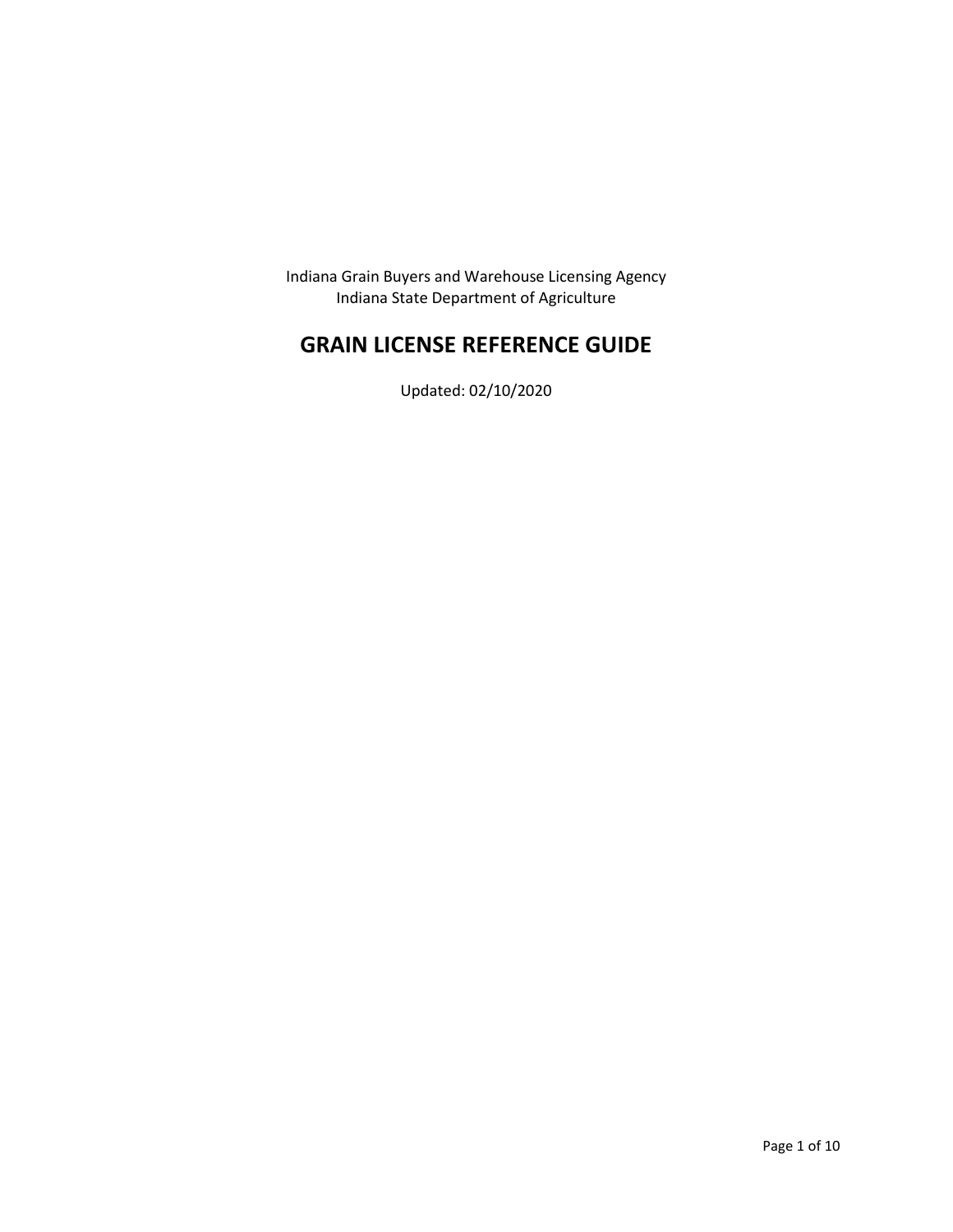## **TABLE OF CONTENTS**

|  | 2. Agency Overview происходим по последним происходим по подделжи по подделжи по подделжи по подделжи по для д | 4 |
|--|----------------------------------------------------------------------------------------------------------------|---|
|  |                                                                                                                |   |
|  | 4. Annual Grain License Renewal measurement measurement measurement measurement 6                              |   |
|  |                                                                                                                |   |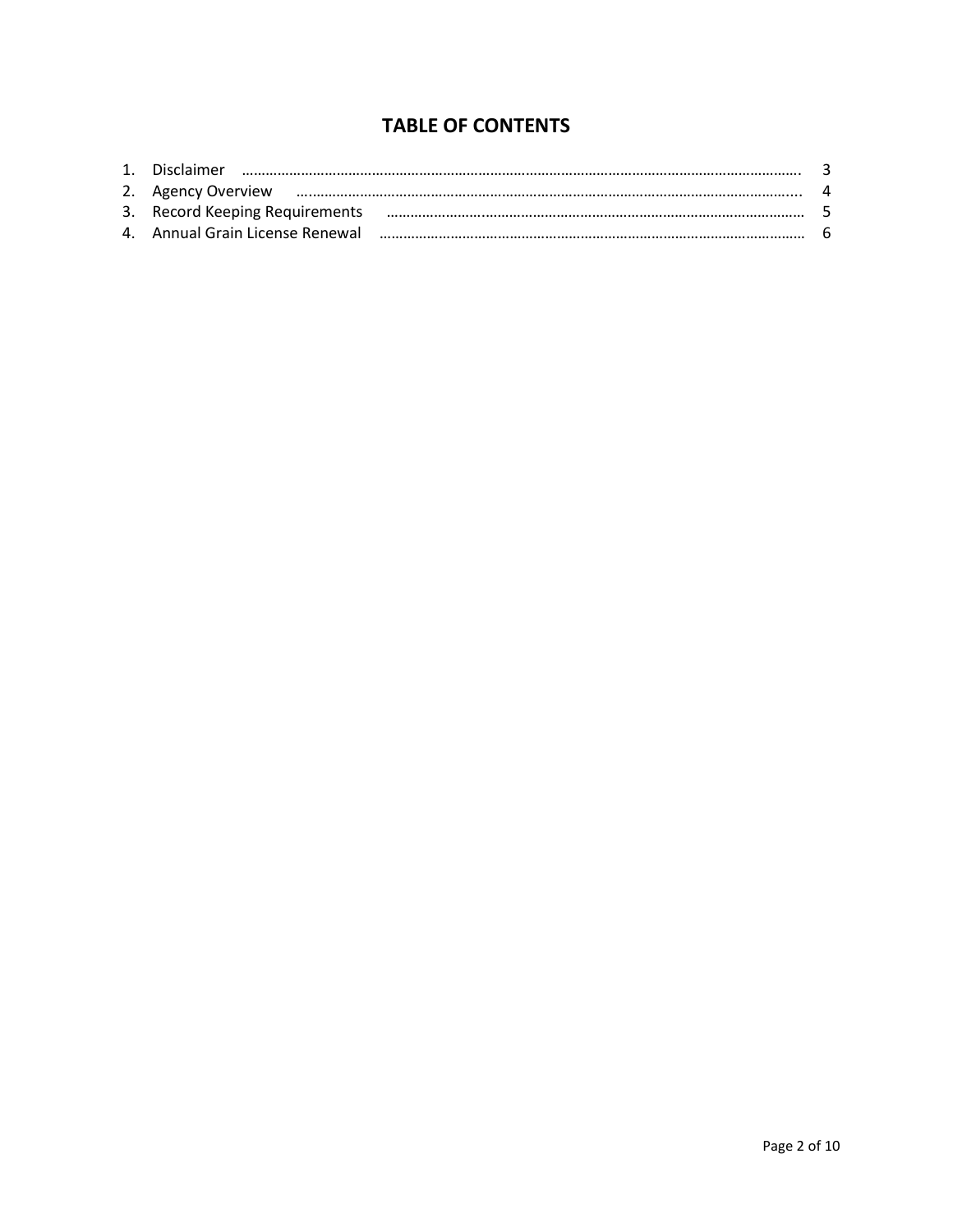## **1. DISCLAIMER**

The information and resources provided herein are for informational purposes only and should strictly be considered a supplemental source of reference. None of the information and resources outlined, explained, and/or defined within this reference guide shall supersede any State and/or Federal laws. This reference guide shall not be construed as legal advice.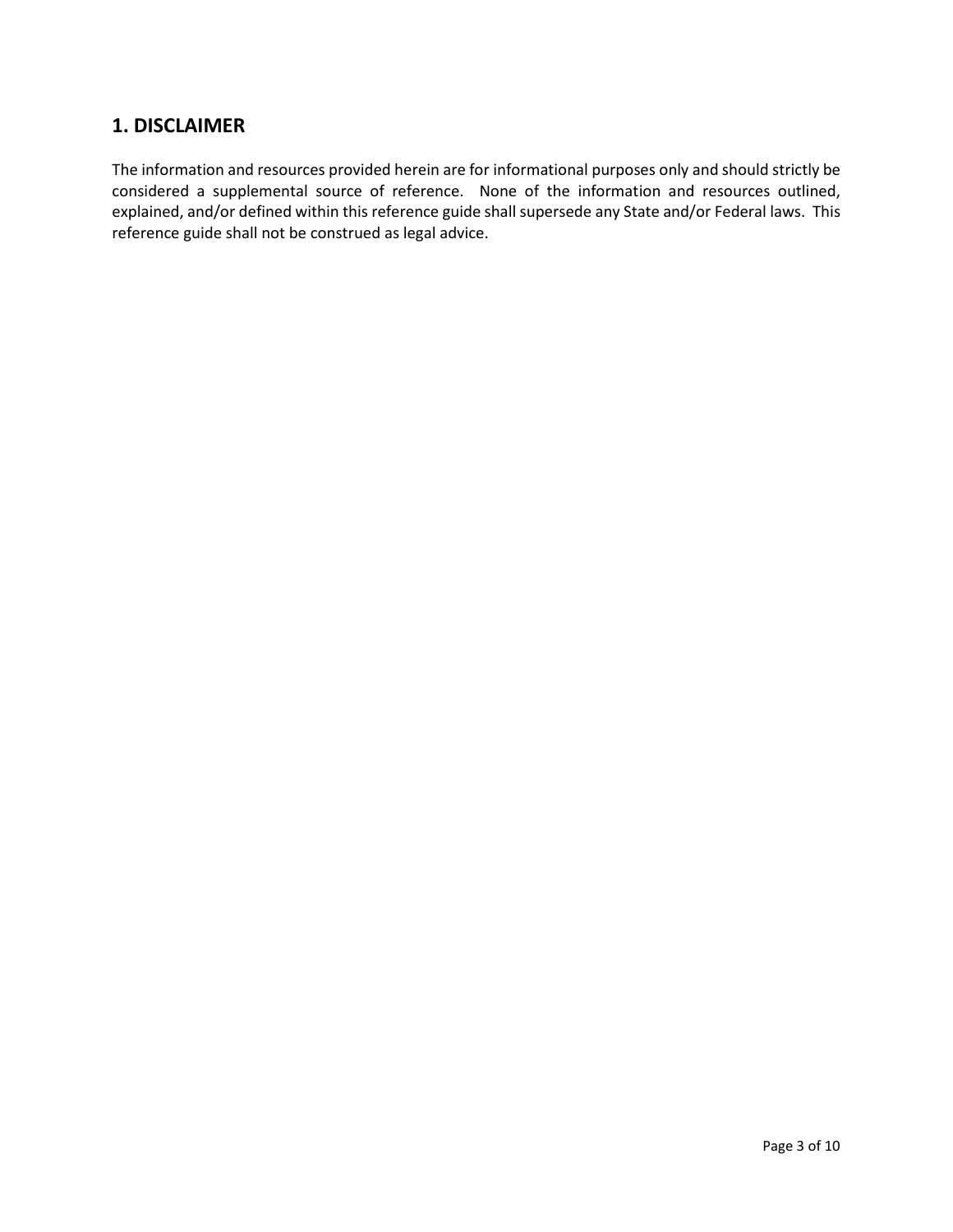## **2. AGENCY OVERVIEW**

#### Contact Information

| <b>Physical Address:</b> | One North Capitol Avenue, Suite 600                           |         | Phone: (317) 232-1360     |
|--------------------------|---------------------------------------------------------------|---------|---------------------------|
|                          | Indianapolis, IN 46204                                        | Fax:    | $(317)$ 232-1362          |
| Mailing Address:         | One North Capitol Avenue, Suite 600<br>Indianapolis, IN 46204 | E-mail: | ingrainbuyers@isda.in.gov |
|                          |                                                               | URL:    | isda.in.gov/grain.htm     |
|                          |                                                               |         |                           |

### Main Office Hours of Operation

Monday – Friday 8:30 AM – 4:30 PM (ET) *except for State observed holidays* Saturday & Sunday Closed

Visit<https://www.in.gov/spd/2555.htm> for a full list of State observed holidays.

#### About

The Indiana Grain Buyers and Warehouse Licensing Agency (the "Agency") was established by the State of Indiana General Assembly in 1975 after the collapse of a commercial grain company that left many producers unpaid for their delivered bushels. It serves as a regulatory unit of state government located in the Department of Agriculture. The Agency conducts financial and inventory audits on all grain entities transacting business within the State of Indiana (the "State"). These audits are designed to evaluate and ensure each licensed entity maintains sufficient levels of liquidity and solvency to meet certain financial obligations. Today the Agency has approximately 220 grain licenses issued to commercial elevators, livestock producers, biofuel manufactures, food processers, and grain brokers. Collectively, these licensees operate more than 400 grain facilities across the State.

#### Mission

To ensure the financial integrity of Indiana's grain marketing infrastructure while enabling the industry to be a competitive, innovative, and efficient business environment for all stakeholders.

#### Statutory & Administrative Authority

The Agency's statutory authority is defined under [Indiana Code 26-3-7,](http://iga.in.gov/legislative/laws/2019/ic/titles/026/#26-3-7) Indiana Grain Buyers and Warehouse Licensing and Bonding Law. The Agency's administrative authority is defined in [Title 824](http://iac.iga.in.gov/iac/iac_title?iact=824) of the Indiana Administrative Code. The Agency uses both authorities to license and audit all grain entities operating within the State. Furthermore, both authorities specifically outline the requirements all grain entities must follow when transacting business within Indiana.

#### Privacy Policy

The Agency understands the importance of protecting the private information it collects about all of its licensed entities. [Indiana Code 26-3-7-6.5](http://iga.in.gov/legislative/laws/2019/ic/titles/026/#26-3-7-6.5) within the Indiana Grain Buyers and Warehouse Licensing and Bonding Law, and the State of Indiana Access to Public Records Act [\(Indiana Code 5-14-3\)](http://iga.in.gov/legislative/laws/2019/ic/titles/005/#5-14-3), specifically outlines the type of information the Agency may and may not disclose about its licensed entities.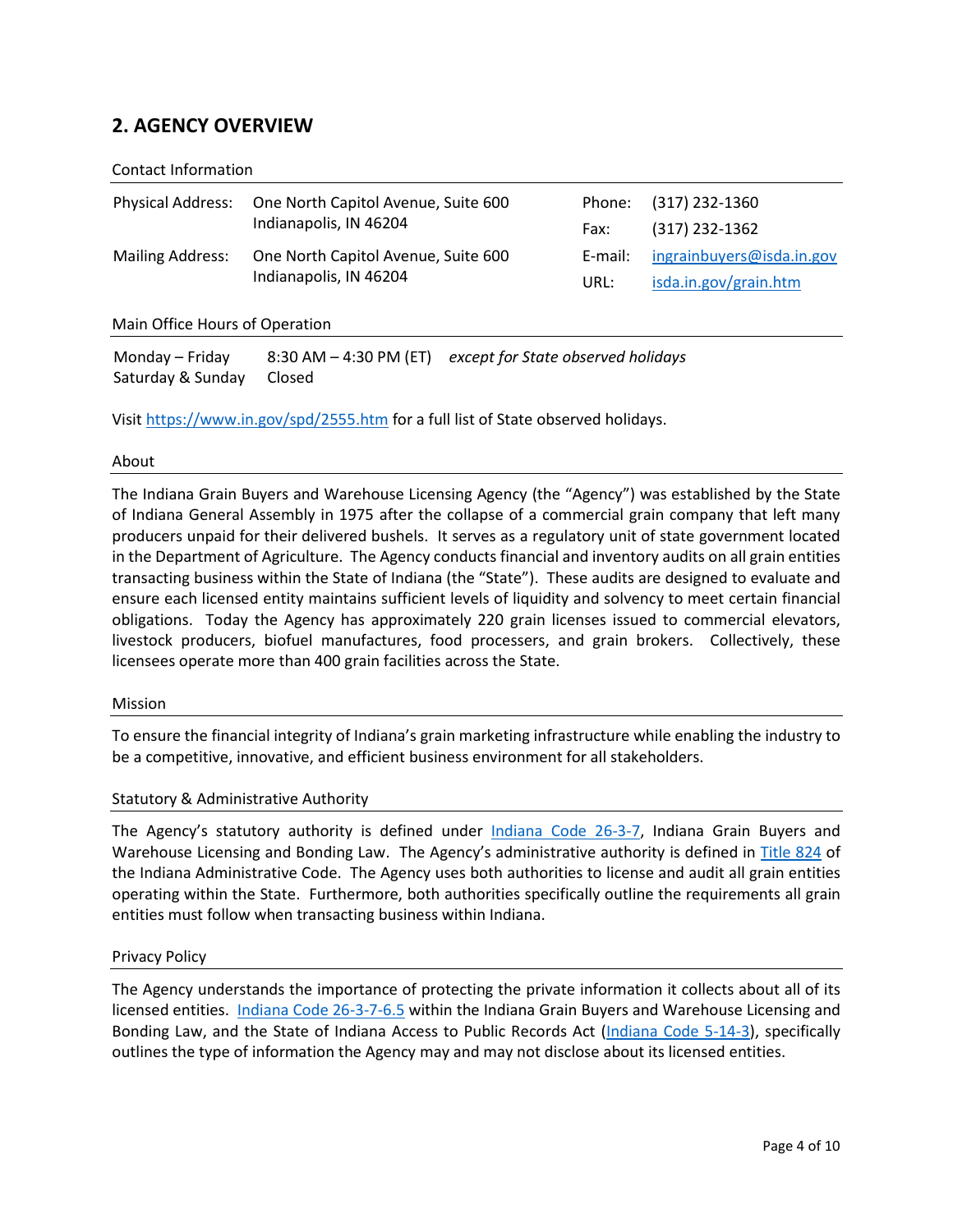## **3. RECORD KEEPING REQUIREMENTS**

## **A. OPERATIONAL RECORDS**

The holder of any grain license issued by the Agency ("licensee") is required by State statute to maintain current and complete records with respect to all agricultural commodities delivered to, withdrawn from, and received, stored, or processed by any and all of its licensed facilities.

### Inventory Report or Daily Position Record (DPR)

All licensees must use and maintain a perpetual inventory record or daily position report (DPR). All inventory records must be updated daily and show the following information:

- 1. The total quantity of each kind and grade of grain received.
- 2. The total quantity of each kind and grade of grain loaded out.
- 3. The quantity of each kind and grade of grain remaining by:
	- a. the amount and kind of grain in storage but owned by producers; and
	- b. the amount and kind of grain owned by the licensee.

If a licensee operates more than one (1) licensed facility within Indiana, a separate inventory record should be kept for each individual facility.

A licensee's daily inventory reports are subject to inspection and review by the Agency at any time. Furthermore, all licensees are required to submit a copy of their respective daily inventory report(s), dated the last day of the licensee's fiscal year end, when applying for relicensure.

## **B. RECORDS RETENTION POLICY**

All licensees are required to keep complete and correct records and accounts pertaining to their respective grain business. All records and accounts must be kept in a safe place for not less than six (6) years from the date of the final settlement of the transaction. [\(Indiana Code 26-3-7-28\)](http://iga.in.gov/legislative/laws/2019/ic/titles/026/#26-3-7-28)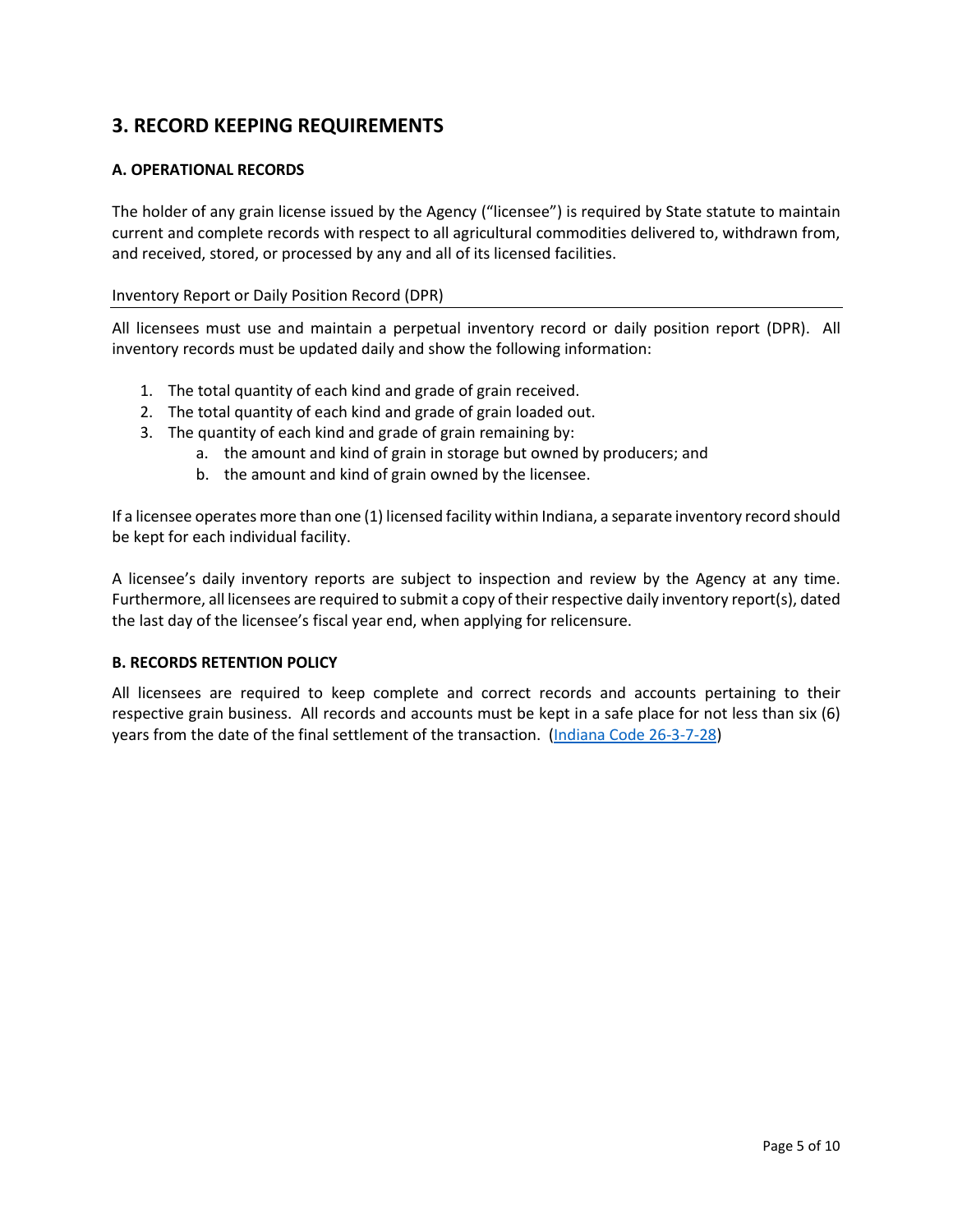## **4. ANNUAL GRAIN LICNESE RENEWAL**

All grain licenses issued by the Agency are valid for one year. A licensee who plansto continue transacting grain business within Indiana must renew its license annually. This chapter outlines the statutory requirements a licensee must fulfill in order to maintain the rights and responsibilities associated with its grain license.

## **A. APPLYING FOR RELICENSURE**

### Required Documents

All documents identified within this subsection (henceforth "required documents") must be submitted to the Agency in order for a licensee to be considered for relicensure. A licensee failing to submit all of the required documents in a timely manner will: (1) be assessed all applicable late fees and/or (2) result in the expiration of its grain license.

## **Document No. 1** Annual License Renewal Application

The Agency issues four different types of grain licenses. The type of license being renewed will affect the state form a licensee must submit when applying for relicensure. Table 4.1 (right) list each grain license and its respective required state form. To make sure the correct state form is being submitted, match the license type printed in the top left corner of the form with the license type printed on the grain

| Table 4.1 Grain License Renewal Forms |       |  |
|---------------------------------------|-------|--|
| Type of Grain License State Form No.  |       |  |
| Warehouse                             | 18789 |  |
| <b>Grain Bank</b>                     | 48455 |  |
| <b>Grain Buyer</b>                    | 48456 |  |
| Buyer/Warehouse                       | 48457 |  |

license being renewed. The following directions are applicable to completing all four (4) state forms.

- Section A: Complete this section to confirm the telephone number, fax number, mailing address, and e-mail address the licensee would prefer the Agency to contact regarding the status of its grain license. This section must be completed even if the licensee believes none of the aforementioned contact information has changed since its previous license renewal.
- Section B: Complete this section to confirm the licensee's business structure. A Cooperative, Limited Liability Company (LLC), or S-Corporation should indicate "Other" and specify the type of business structure. If the licensee's business structure has changed since its previous license renewal, it must also submit hardcopies of its new structure with this form.
- Section C: Verify the dates shown in this section indicate the licensee is applying for its grain license to be renewed for another twelve month period – expiring ninety calendar days after the licensee's fiscal year end.
- Section D: Refer to Document No. 5 within this subsection for further information on determining a licensee's annual renewal fee.
- Section E: Refer to section B of this chapter for further information on determining a licensee's minimum net worth requirements.
- Section F: Refer to section B of this chapter for further information on determining a licensee's minimum bond requirements.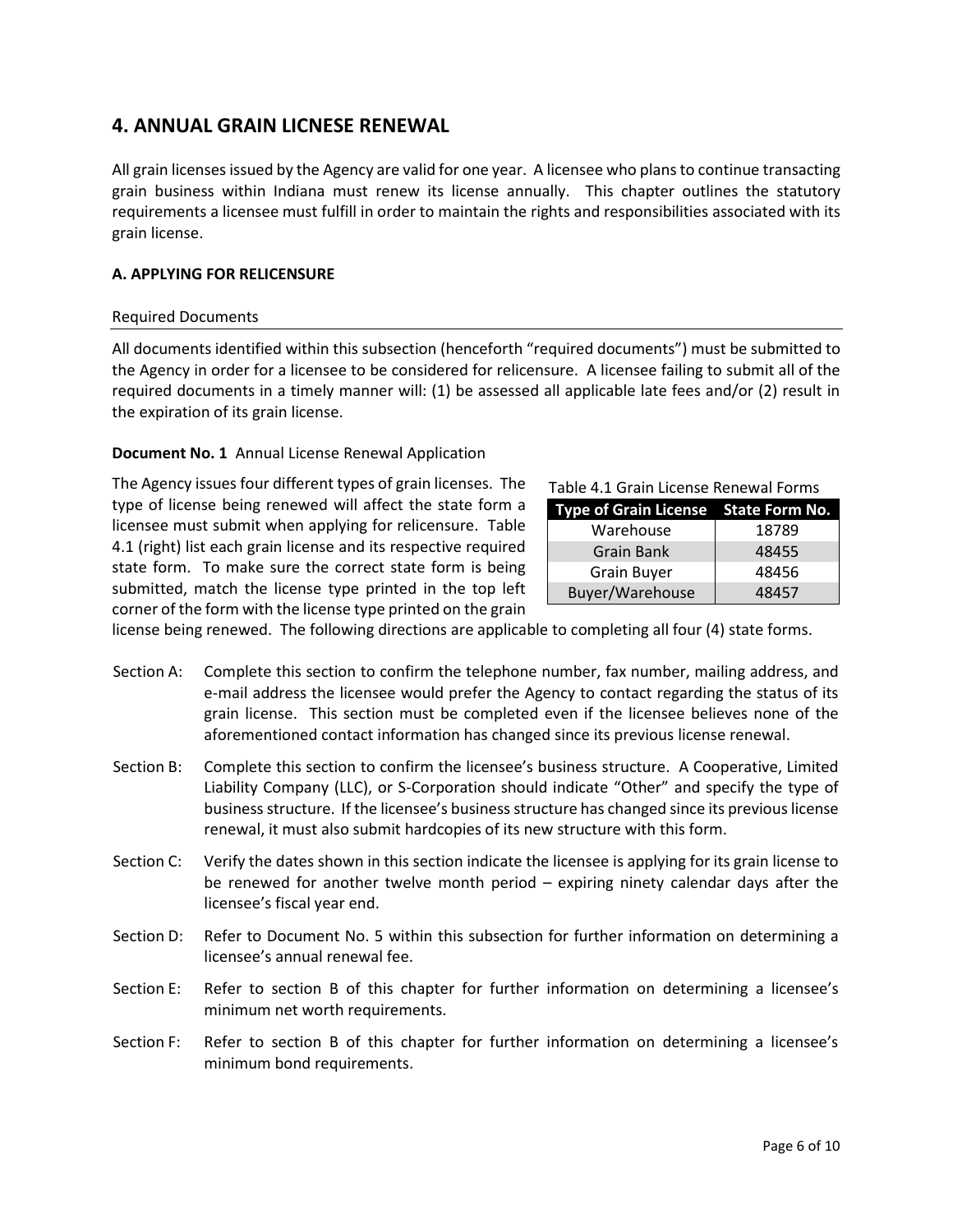Section G: This form must be signed by an authorized representative of the licensee to be considered complete and accepted by the Agency.

### **Document No. 2** Indiana Operating Facility Listing Form

The Operating Facility Listing form is provided to each licensee by the Agency's main office. This form is unique to each licensee as it itemizes the location and total bushel capacity for each facility operating under a grain license. The form serves as a communication tool between the Agency and its licensees. If any of the information stated on this form has changed or does not accurately represent the facilities listed, the licensee should write any amendments and/or comments it believes to be necessary directly on this form. This form must be signed by an authorized representative of the licensee to be considered complete and accepted by the Agency.

### **Document No. 3** Financial Profile State Form (No. 1349)

The Financial Profile state form is the same for all licensees applying for relicensure. This form must be submitted with the licensee's current reviewed level, or better, financial statements (see Document No. 4 within this subsection for more information). It is very important for all licensees to properly complete and submit the Financial Profile State Form as it helps the Agency keep all of the information accompanied with it confidential.

The following directions are applicable to complete all sections of this form.

- Section A: Complete this section to confirm the telephone number, fax number, and mailing address the licensee would prefer the Agency to contact regarding its financial statements. This section must be completed even if the licensee believes none of the aforementioned contact information has changed since its previously submitted Financial Profile.
- Section B: Complete this section to confirm the licensee's business structure, fiscal year end date, and initial date of business structure. A Limited Liability Company (LLC) or S-Corporation should indicate "Other" and specify the type of business structure. If the licensee's business structure has changed since its previously submitted Financial Profile, it must also submit hardcopies of its new structure with this form.
- Section C: Complete this section to confirm the licensee's primary business model and accounting method. Principal Business Activities (select only one) should match the licensee's grain license type. Business Type (select all that apply) should reflect the specific market concentration(s) of the licensee. Accounting Basis (select only one) should indicate the licensee's method of accounting.
- Section D: If the business structure of a licensee is organized as a **SOLE PROPRIETORSHIP**, the owner's name, address, title, and percent of ownership must be identified here.

If the business structure of a licensee is organized as a **PARTNERSHIP**, the name, address, title, and percent of ownership for each partner must be identified here. A separate sheet of paper may be attached to this form to provide the aforementioned information, if necessary.

If the business structure of a licensee is organized as a **COOPERATIVE**, **LIMITED LIABILITY COMPANY (LLC)**, or **CORPORATION**, the name, address, and title for each director and/or officer must be identified here. A separate sheet of paper may be attached to this form to provide the aforementioned information, if necessary.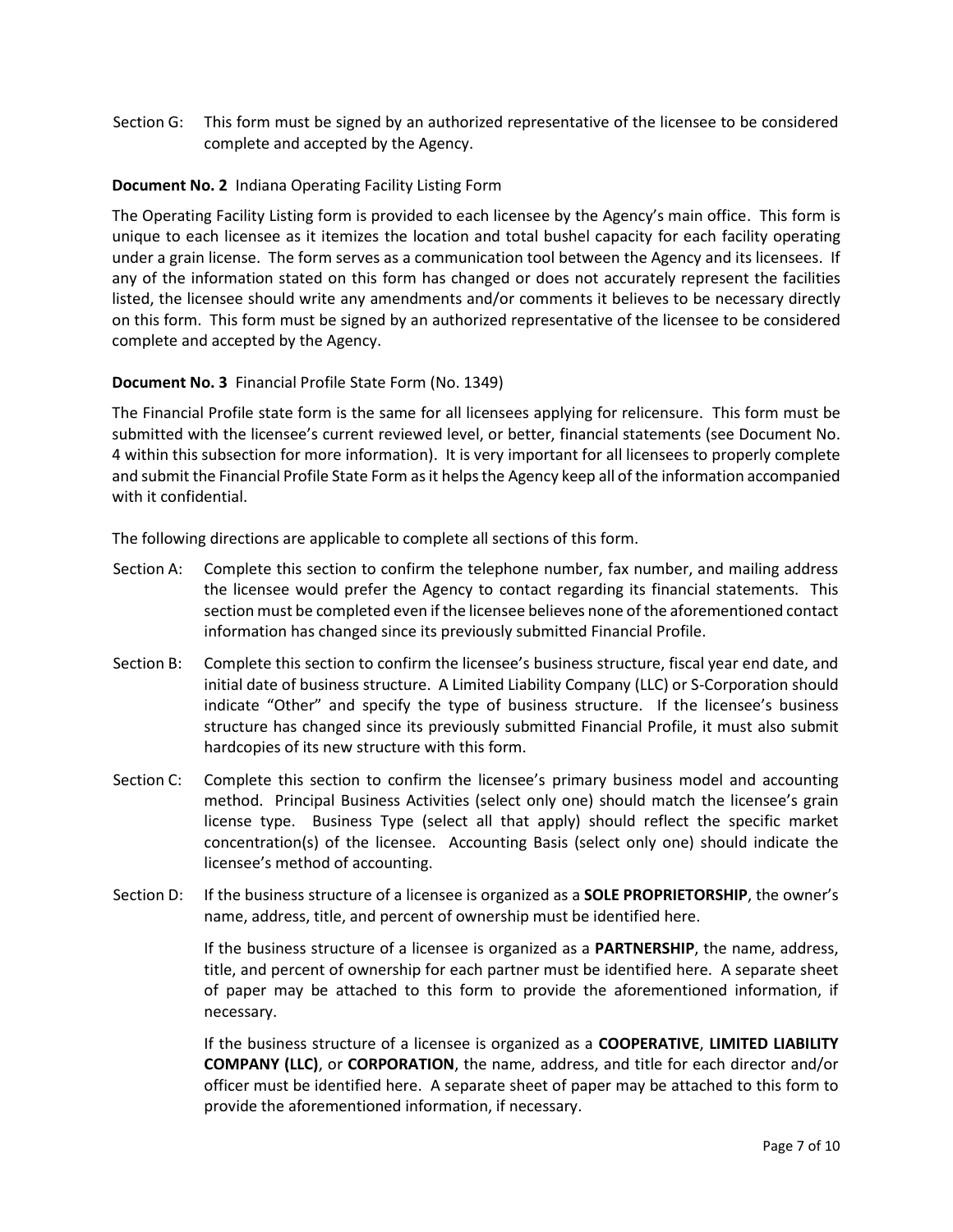Section E: This form must be signed by an authorized representative of the licensee to be considered complete and accepted by the Agency.

**Document No. 4** Current Reviewed Level Financial Statements as outlined in Indiana Code 26-3-7-6.1(b)

A licensee must submit to the Agency a current review level, or better, financial statement. The financial statement must reflect the licensee's financial situation for its previous fiscal year. [Indiana Code 26-3-7-](http://iga.in.gov/legislative/laws/2019/ic/titles/026/#26-3-7-6.1) [6.1\(b\)](http://iga.in.gov/legislative/laws/2019/ic/titles/026/#26-3-7-6.1) defines "financial statement" as follows:

- 1. be prepared by an independent accountant certified under [Indiana Code 25-2.1;](http://iga.in.gov/legislative/laws/2019/ic/titles/025/#25-2.1)
- 2. comply with generally accepted accounting principles; and
- 3. contain:
	- A. an income statement;
	- B. a balance sheet;
	- C. a statement of cash flow;
	- D. a statement of retained earnings;
	- E. an aged accounts receivable listing detailing accounts that are ninety (90) days due, one hundred twenty (120) days due, and more than one hundred twenty (120) days due;
	- F. a copy of the daily position record for the end of the licensee's fiscal year;
	- G. the preparer's notes; and
	- H. other information the agency requires.

A licensee who fails to **POSTMARK** any one of the documents defined under Indiana Code 26-3-7-6.1(b)(3) (listed directly above) by its license renewal due date will be assessed all applicable late fees as defined under [Indiana Code 26-3-7-6.1\(c\).](http://iga.in.gov/legislative/laws/2019/ic/titles/026/#26-3-7-6.1)

## **Document No. 5** Renewal Fee

There are three specific variables a licensee must take into account when calculating its annual license renewal fee. First, the type of grain license a licensee is applying for renewal. Second, the combined total bushel capacity of all the licensee's grain facilities. Third, the total number of grain facilities a licensee operates with in Indiana. Tables 4.2 through 4.5 (pages 8 and 9) outline the individual fee schedule for each of the Agency's four (4) grain licenses.

**NOTICE:** All initial licensing fees are for a licensee's first grain facility. All subsequent grain facilities will be assessed a flat \$250.00 fee.

Visit the Agency's website to download the [Grain License Renewal Fee Calculator](https://www.in.gov/isda/2401.htm) for further assistance in determining a licensee's total renewal fee. Microsoft Excel required. All calculators are located at the bottom of the Agency's *Forms* page.

4.2 Warehouse License Fee Schedule

| <b>Total Bushel Capacity</b> | Initial Fee (\$) |     |            |          |
|------------------------------|------------------|-----|------------|----------|
|                              |                  | X < | 250,000    | 1,000.00 |
| 250,000                      | $\geq$ X $\lt$   |     | 1,000,000  | 1,500.00 |
| 1,000,000                    | $\geq$ X $\lt$   |     | 10,000,000 | 2,000.00 |
|                              | X >              |     | 10,000,000 | 2,500.00 |

+ \$250.00 for each additional facility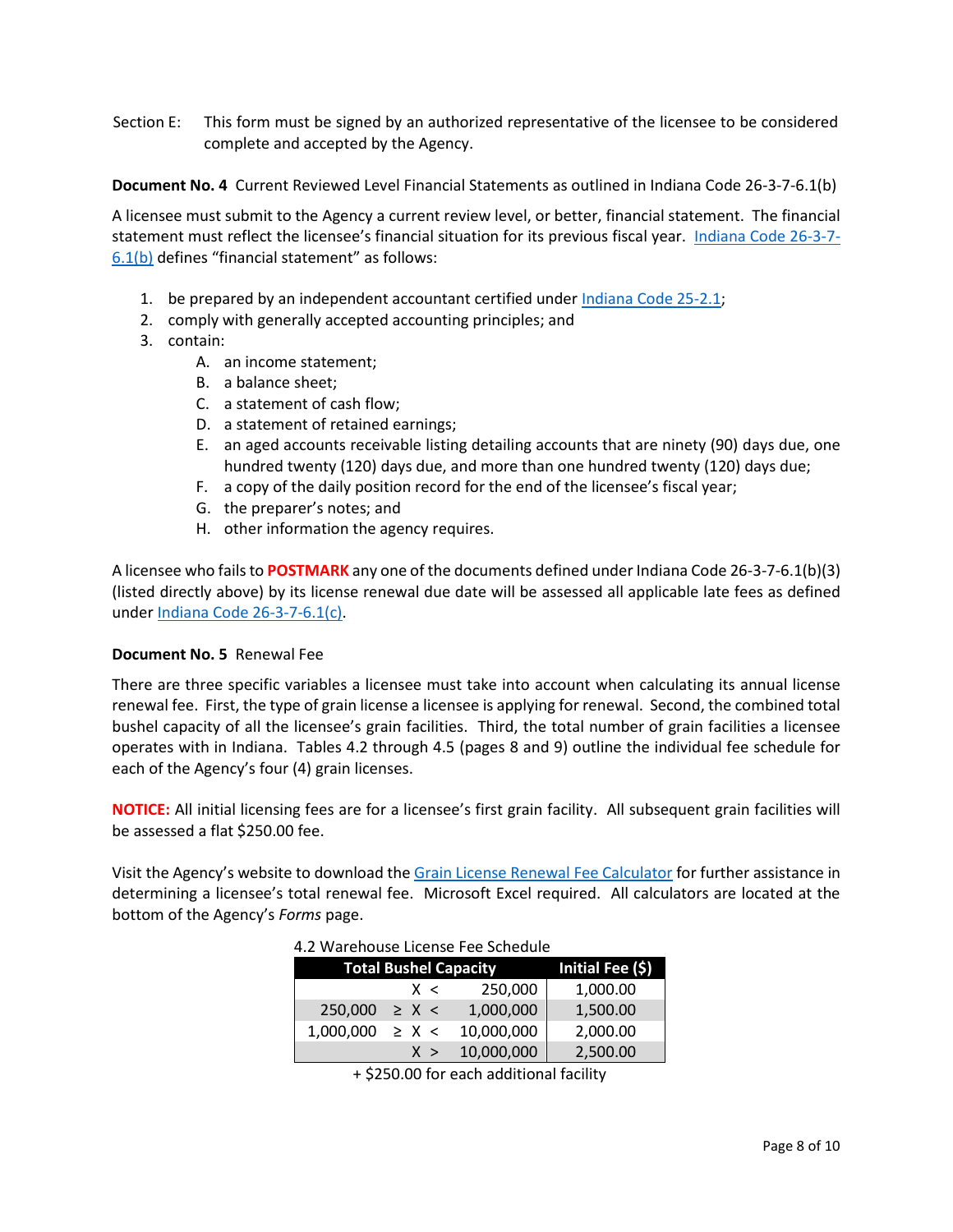### 4.3 Grain Bank License Fee Schedule

#### \$1,000.00 Initial Fee

+ \$250.00 For each additional facility

### 4.4 Grain Buyer License Fee Schedule

- \$1,500.00 Initial Fee
- + \$250.00 for each additional facility

### 4.5 Buyer/Warehouse License Fee Schedule

|           | <b>Total Bushel Capacity</b> |            | Initial Fee (\$) |
|-----------|------------------------------|------------|------------------|
|           | X <                          | 250,000    | 1,000.00         |
| 250,000   | $\geq$ X $\lt$               | 1,000,000  | 1,500.00         |
| 1,000,000 | $\geq$ X $\lt$               | 10,000,000 | 2,000.00         |
|           | X >                          | 10,000,000 | 2,500.00         |
|           | $\cdots$                     |            |                  |

+ \$250.00 for each additional facility

#### Due Date

All required documents and annual renewal fee must be **POSTMARKED** to the Agency no later than ninety (90) calendar days after the end of a licensee's fiscal year. The Agency follows the Gregorian calendar recognizing both standard and leap years. Tables 4.6 and 4.7 (below) itemize the most commen fiscal year end dates with the Agency's corresponding license renewal due dates, respectively. If a licensee's fiscal year end date is not listed in either table below, contact the Agency by phone or e-mail to receive clarification on its annual license renewal due date.

| Licensee Fiscal — License Renewal |                           |
|-----------------------------------|---------------------------|
| Due Date                          | Year End Date             |
| May $1st$                         | January 31st              |
| May 29th                          | February 28 <sup>th</sup> |

May  $31^{st}$  August  $29^{th}$ June 30<sup>th</sup> September 28<sup>th</sup> July  $31^{st}$  October 29<sup>th</sup> August  $31^{st}$  November 29<sup>th</sup> September  $30<sup>th</sup>$  December 29<sup>th</sup> October 31st  $J$  January 29<sup>th</sup> November  $30<sup>th</sup>$  February 28<sup>th</sup> December  $31^{st}$  March  $31^{st}$ 

| Table 4.6 Standard Year | Table 4.7 Leap Year |
|-------------------------|---------------------|
|-------------------------|---------------------|

| censee Fiscal             | <b>License Renewal</b>     | <b>Licensee Fiscal</b>     | <b>License Renewal</b>     |
|---------------------------|----------------------------|----------------------------|----------------------------|
| ear End Date              | <b>Due Date</b>            | <b>Year End Date</b>       | <b>Due Date</b>            |
| January 31st              | May $1st$                  | January 31st               | April 30 <sup>th</sup>     |
| February 28 <sup>th</sup> | May 29th                   | February 29th              | May 29th                   |
| March 31 <sup>st</sup>    | June 29 <sup>th</sup>      | March 31 <sup>st</sup>     | June 29 <sup>th</sup>      |
| April 30 <sup>th</sup>    | July 29 <sup>th</sup>      | April 30 <sup>th</sup>     | July 29 <sup>th</sup>      |
| May $31st$                | August 29 <sup>th</sup>    | May $31st$                 | August 29 <sup>th</sup>    |
| June 30 <sup>th</sup>     | September 28 <sup>th</sup> | June 30 <sup>th</sup>      | September 28 <sup>th</sup> |
| July 31st                 | October 29th               | July 31st                  | October 29th               |
| August 31 <sup>st</sup>   | November 29th              | August 31st                | November 29th              |
| ptember 30 <sup>th</sup>  | December 29th              | September 30 <sup>th</sup> | December 29th              |
| October 31 <sup>st</sup>  | January 29 <sup>th</sup>   | October 31 <sup>st</sup>   | January 29 <sup>th</sup>   |
| ovember 30 <sup>th</sup>  | February 28th              | November 30 <sup>th</sup>  | February 28 <sup>th</sup>  |
| )ecember 31 $^{\rm st}$ . | March 31 <sup>st</sup>     | December 31 <sup>st</sup>  | March 30 <sup>th</sup>     |

All due dates are final and the same for all licensees. If a licensee fails to **POSTMARK** all of its required documents and renewal fee to the Agency by its license renewal due date, all applicable late fees will be assessed as defined unde[r Indiana Code 26-3-7-6.1\(c\).](http://iga.in.gov/legislative/laws/2019/ic/titles/026/#26-3-7-6.1)

#### Late Fees

If a licensee fails to **POSTMARK** its license renewal application, financial statement, and/or renewal fee to the Agency within the first ninety (90) calendar days directly following its fiscal year end, all applicable